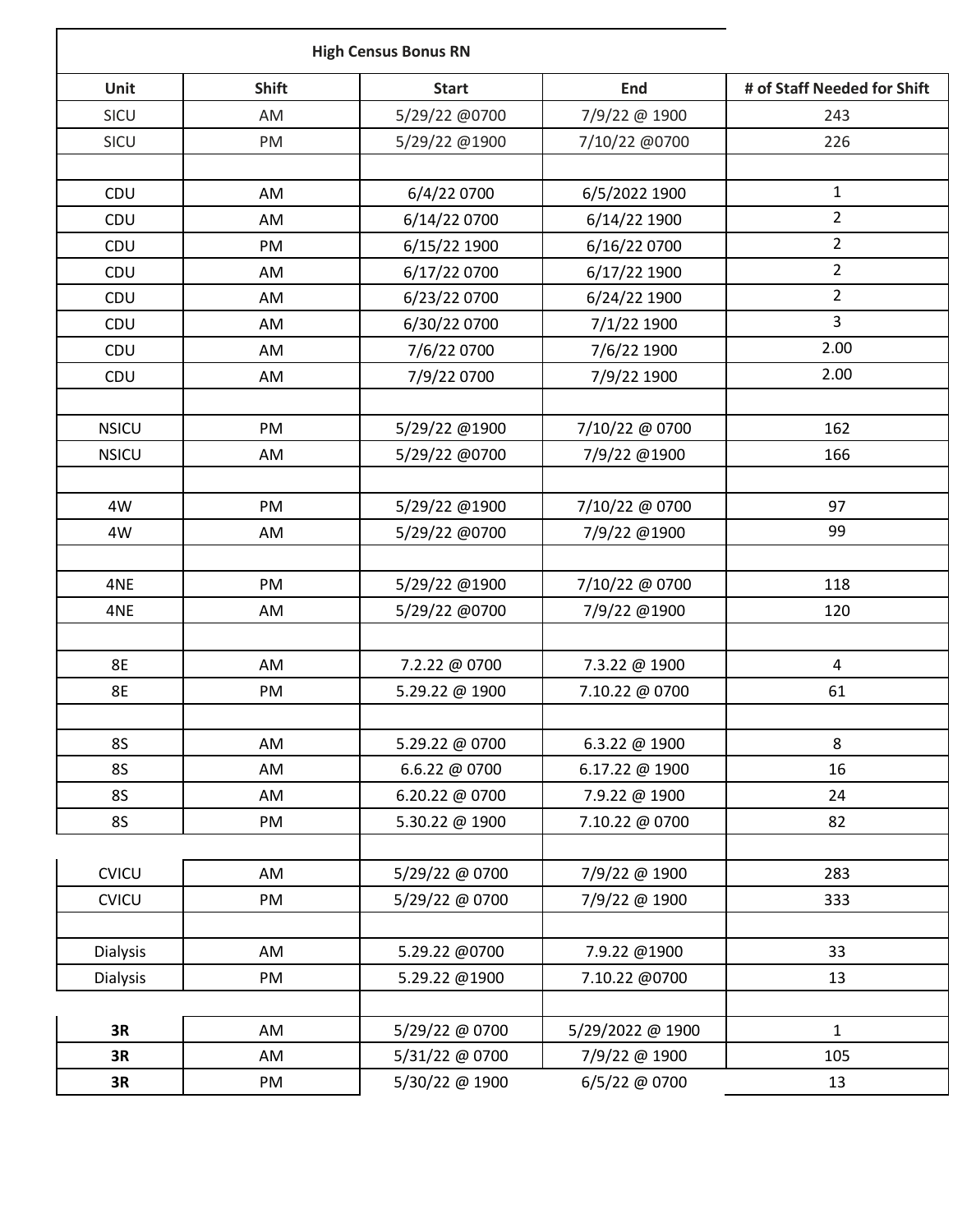| 3R          | PM | 6/6/22 @ 1900    | 7/10/22 @ 0700   | 66             |
|-------------|----|------------------|------------------|----------------|
|             |    |                  |                  |                |
| 8CCP        | PM | 5/30/2022 @ 1900 | 7/10/2022 @ 0700 | 139            |
| 8CCP        | AM | 5/29/2022 @ 0700 | 6/02/2022 @ 1900 | $\overline{7}$ |
| 8CCP        | AM | 6/04/2022 @ 0700 | 6/10/2022 @ 1900 | 9              |
| 8CCP        | AM | 6/12/2022 @ 0700 | 6/19/2022 @ 1900 | 15             |
| 8CCP        | AM | 6/21/2022 @ 0700 | 6/27/2022 @ 1900 | 8              |
| 8CCP        | AM | 6/29/2022 @ 0700 | 7/03/2022 @ 1900 | 6              |
| 8CCP        | AM | 7/05/2022 @ 0700 | 7/09/2022 @ 1900 | 12             |
|             |    |                  |                  |                |
| 9CCP        | AM | 5/29/2022 0700   | 5/29/2022 1900   | $\overline{2}$ |
| 9CCP        | AM | 6/1/2022 0700    | 6/1/2022 1900    | $\overline{2}$ |
| 9CCP        | AM | 6/3/2022 0700    | 6/6/2022 1900    | 8              |
| 9CCP        | AM | 6/13/2022 0700   | 6/13/2022 1900   | $\overline{2}$ |
| 9CCP        | AM | 6/15/2022 0700   | 6/15/2022 1900   | $\overline{2}$ |
| 9CCP        | AM | 6/18/2022 0700   | 6/20/2022 1900   | 6              |
| 9CCP        | AM | 6/24/2022 0700   | 6/26/2022 1900   | 8              |
| 9CCP        | AM | 6/29/2022 0700   | 6/29/2022 1900   | $\overline{2}$ |
| 9CCP        | AM | 7/2/2022 0700    | 7/3/2022 1900    | 6              |
| 9CCP        | AM | 7/9/2022 0700    | 7/9/2022 1900    | $\overline{2}$ |
| 9CCP        | PM | 5/29/2022 1900   | 6/23/2022 0700   | 80             |
| 9CCP        | PM | 6/25/2022 1900   | 7/9/2022 0700    | 51             |
|             |    |                  |                  |                |
| 8NW         | AM | 5/29/2022 0700   | 07/03/2022 1930  | 125            |
| 8nw         | AM | 7/5/2022 0700    | 7/9/2022 1930    | 19             |
| 8nw         | pm | 5/29/2022 1900   | 6/11/2022 0700   | 35             |
| 8nw         | pm | 6/12/2022 1900   | 07/10/2022 0700  | 84             |
|             |    |                  |                  |                |
| <b>ENT</b>  | PM | 5/29/2022        | 6/1/2022         | 3              |
| <b>ENT</b>  | PM | 6/3/2022         | 6/6/2022         | 3              |
| <b>ENT</b>  | PM | 6/8/2022         | 6/11/2022        | 3              |
| <b>ENT</b>  | AM | 6/10/2022        | 6/10/2022        | $\mathbf{1}$   |
| <b>ENT</b>  | PM | 6/13/2022        | 6/18/2022        | $\overline{7}$ |
| <b>ENT</b>  | AM | 6/18/2022        | 6/19/2022        | 3              |
| <b>ENT</b>  | PM | 6/20/2022        | 6/25/2022        | 10             |
| <b>ENT</b>  | PM | 6/27/2022        | 7/9/2022         | 20             |
| <b>ENT</b>  | AM | 7/2/2022         | 7/8/2022         | 8              |
|             |    |                  |                  |                |
| <b>BSCU</b> | PM | 5/29/2022        | 6/18/2022        | 37             |
| <b>BSCU</b> | AM | 5/30/2022        | 6/5/2022         | 9              |
| <b>BSCU</b> | AM | 6/7/2022         | 6/10/2022        | $\overline{4}$ |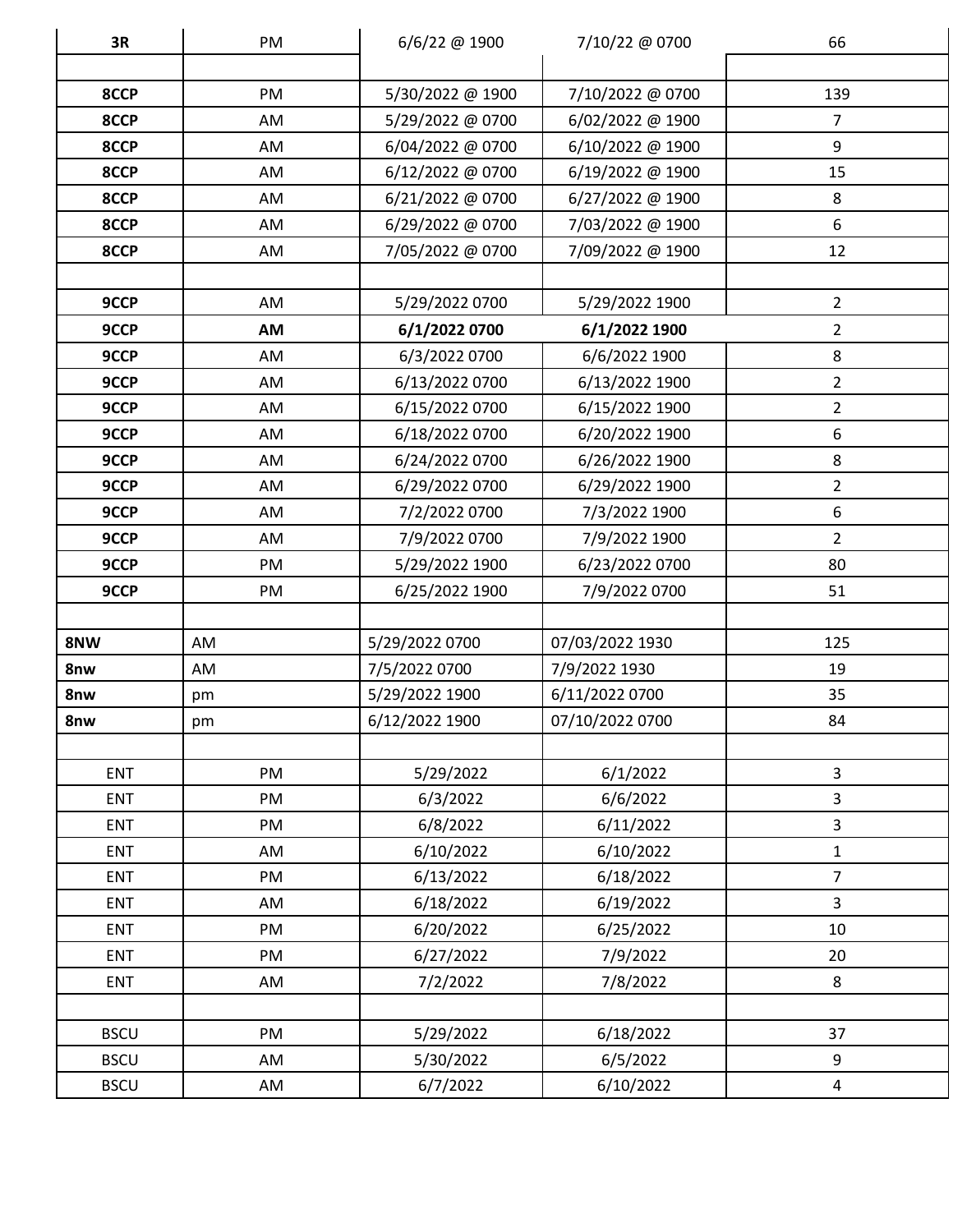| <b>BSCU</b> | AM                | 6/13/2022      | 6/20/2022      | 9              |  |
|-------------|-------------------|----------------|----------------|----------------|--|
| <b>BSCU</b> | PM                | 6/20/2022      | 7/10/2022      | 37             |  |
| <b>BSCU</b> | AM                | 6/23/2022      | 6/23/2022      | $\mathbf{1}$   |  |
| <b>BSCU</b> | AM                | 6/25/2022      | 6/27/2022      | $\overline{3}$ |  |
| <b>BSCU</b> | AM                | 6/29/2022      | 7/8/2022       | 19             |  |
|             |                   |                |                |                |  |
| CMU         | AM                | 5/29/22 @0700  | 7/9/22 @ 1900  | $\overline{4}$ |  |
| CMU         | PM                | 5/29/22 @1900  | 7/10/22 @0700  | 94             |  |
| CMU         | <b>NIGHT</b>      | 5/29/22 @ 2300 | 7/10/22 @ 0700 | $\overline{2}$ |  |
|             |                   |                |                |                |  |
| 6S          | AM                | 5/29/22 @0700  | 7/9/22 @ 1900  | 10             |  |
| 6S          | PM                | 5/29/22 @1900  | 7/10/22 @0700  | 27             |  |
|             |                   |                |                |                |  |
| <b>MICU</b> | AM                | 5/29/22 @0700  | 7/9/22 @ 1900  | 166            |  |
| MICU        | PM                | 5/29/22 @1900  | 7/10/22 @0700  | 131            |  |
|             |                   |                |                |                |  |
| <b>MSD</b>  | AM                | 5/29/22 @0700  | 7/9/22 @ 1900  | 65             |  |
| <b>MSD</b>  | PM                | 5/29/22 @1900  | 7/10/22 @0700  | 52             |  |
|             |                   |                |                |                |  |
| Holmes OR   | 7:00 am - 3:30 pm | 5/31/2022      | 5/31/2022      | 1.00           |  |
| Holmes OR   | 7:00 am - 3:30 pm | 6/1/2022       | 6/1/2022       | 1.00           |  |
| Holmes OR   | 7:00 am - 3:30 pm | 6/2/2022       | 6/2/2022       | 1.00           |  |
| Holmes OR   | 7:00 am - 3:30 pm | 6/3/2022       | 6/3/2022       | 1.00           |  |
| Holmes OR   | 7:00 am - 3:30 pm | 6/6/2022       | 6/6/2022       | 1.00           |  |
| Holmes OR   | 7:00 am - 3:30 pm | 6/7/2022       | 6/7/2022       | 1.00           |  |
| Holmes OR   | 7:00 am - 3:30 pm | 6/8/2022       | 6/8/2022       | 1.00           |  |
| Holmes OR   | 7:00 am - 3:30 pm | 6/9/2022       | 6/9/2022       | 1.00           |  |
| Holmes OR   | 7:00 am - 3:30 pm | 6/10/2022      | 6/10/2022      | 1.00           |  |
| Holmes OR   | 7:00 am - 3:30 pm | 6/13/2022      | 6/13/2022      | 1.00           |  |
| Holmes OR   | 7:00 am - 3:30 pm | 6/14/2022      | 6/14/2022      | 1.00           |  |
| Holmes OR   | 7:00 am - 3:30 pm | 6/15/2022      | 6/15/2022      | 1.00           |  |
| Holmes OR   | 7:00 am - 3:30 pm | 6/16/2022      | 6/16/2022      | 1.00           |  |
| Holmes OR   | 7:00 am - 3:30 pm | 6/17/2022      | 6/17/2022      | 1.00           |  |
| Holmes OR   | 7:00 am - 3:30 pm | 6/20/2022      | 6/20/2022      | 1.00           |  |
| Holmes OR   | 7:00 am - 3:30 pm | 6/21/2022      | 6/20/2022      | 1.00           |  |
| Holmes OR   | 7:00 am - 3:30 pm | 6/22/2022      | 6/22/2022      | 1.00           |  |
| Holmes OR   | 7:00 am - 3:30 pm | 6/23/2022      | 6/23/2022      | 1.00           |  |
| Holmes OR   | 7:00 am - 3:30 pm | 6/24/2022      | 6/24/2022      | 1.00           |  |
| Holmes OR   | 7:00 am - 3:30 pm | 6/27/2022      | 6/27/2022      | 1.00           |  |
| Holmes OR   | 7:00 am - 3:30 pm | 6/28/2022      | 6/28/2022      | 1.00           |  |
| Holmes OR   | 7:00 am - 3:30 pm | 6/29/2022      | 6/29/2022      | 1.00           |  |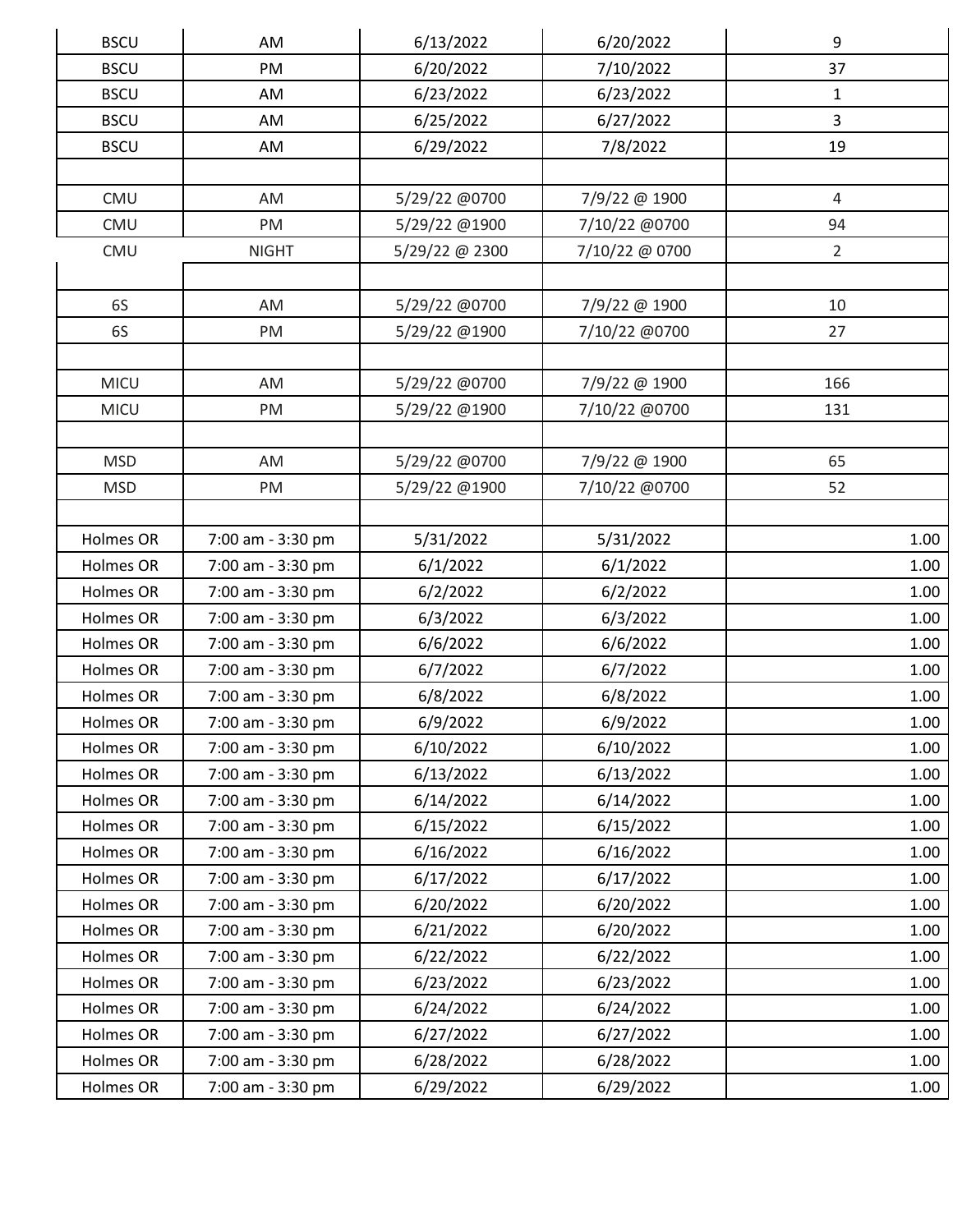| Holmes OR  | 7:00 am - 3:30 pm | 6/30/2022 | 6/30/2022 | 1.00 |  |
|------------|-------------------|-----------|-----------|------|--|
| Holmes OR  | 7:00 am - 3:30 pm | 7/1/2022  | 7/1/2022  | 1.00 |  |
| Holmes OR  | 7:00 am - 3:30 pm | 7/5/2022  | 7/5/2022  | 1.00 |  |
| Holmes OR  | 7:00 am - 3:30 pm | 7/6/2022  | 7/6/2022  | 1.00 |  |
| Holmes OR  | 7:00 am - 3:30 pm | 7/7/2022  | 7/7/2022  | 1.00 |  |
| Holmes OR  | 7:00 am - 3:30 pm | 7/8/2022  | 7/8/2022  | 1.00 |  |
|            |                   |           |           |      |  |
| Holmes SDS | 6:30 am - 3:00 pm | 5/31/2022 | 5/31/2022 | 1.00 |  |
| Holmes SDS | 7:30 am - 4:00 pm | 5/31/2022 | 5/31/2022 | 1.00 |  |
| Holmes SDS | 8:00 am - 4:30 pm | 6/1/2022  | 6/1/2022  | 1.00 |  |
| Holmes SDS | 8:30 am - 5:00 pm | 6/9/2022  | 6/9/2022  | 1.00 |  |
| Holmes SDS | 8:30 am - 5:00 pm | 6/10/2022 | 6/10/2022 | 1.00 |  |
| Holmes SDS | 7:30 am - 4:00 pm | 6/13/2022 | 6/13/2022 | 1.00 |  |
| Holmes SDS | 8:30 am - 5:00 pm | 6/13/2022 | 6/13/2022 | 1.00 |  |
| Holmes SDS | 8:30 am - 5:00 pm | 6/14/2022 | 6/14/2022 | 1.00 |  |
| Holmes SDS | 8:30 am - 5:00 pm | 6/15/2022 | 6/15/2022 | 1.00 |  |
| Holmes SDS | 7:30 am - 4:00 pm | 6/16/2022 | 6/16/2022 | 1.00 |  |
| Holmes SDS | 8:30 am - 5:00 pm | 6/16/2022 | 6/16/2022 | 1.00 |  |
| Holmes SDS | 7:30 am - 4:00 pm | 6/17/2022 | 6/17/2022 | 1.00 |  |
| Holmes SDS | 8:30 am - 5:00 pm | 6/17/2022 | 6/17/2022 | 1.00 |  |
| Holmes SDS | 8:00 am - 4:30 pm | 6/20/2022 | 6/20/2022 | 1.00 |  |
| Holmes SDS | 8:30 am - 5:00 pm | 6/22/2022 | 6/22/2022 | 1.00 |  |
| Holmes SDS | 8:00 am - 4:30 pm | 6/23/2022 | 6/23/2022 | 1.00 |  |
| Holmes SDS | 8:30 am - 5:00 pm | 6/27/2022 | 6/27/2022 | 1.00 |  |
| Holmes SDS | 8:30 am - 5:00 pm | 6/28/2022 | 6/28/2022 | 1.00 |  |
| Holmes SDS | 8:00 am - 4:30 pm | 6/29/2022 | 6/29/2022 | 1.00 |  |
| Holmes SDS | 8:30 am - 5:00 pm | 6/29/2022 | 6/29/2022 | 1.00 |  |
| Holmes SDS | 7:30 am - 4:00 pm | 6/30/2022 | 6/30/2022 | 1.00 |  |
| Holmes SDS | 8:00 am - 4:30 pm | 7/1/2022  | 7/1/2022  | 1.00 |  |
| Holmes SDS | 8:00 am - 4:30 pm | 7/5/2022  | 7/5/2022  | 1.00 |  |
| Holmes SDS | 8:00 am - 4:30 pm | 7/6/2022  | 7/6/2022  | 1.00 |  |
| Holmes SDS | 8:30 am - 5:00 pm | 7/6/2022  | 7/6/2022  | 1.00 |  |
| Holmes SDS | 8:00 am - 4:30 pm | 7/8/2022  | 7/8/2022  | 1.00 |  |
|            |                   |           |           |      |  |
| Holmes OMS | 7:00 am - 3:30 pm | 6/3/2022  | 6/3/2022  | 1.00 |  |
| Holmes OMS | 7:00 am - 3:30 pm | 6/10/2022 | 6/10/2022 | 1.00 |  |
| Holmes OMS | 7:00 am - 3:30 pm | 6/17/2022 | 6/17/2022 | 1.00 |  |
| Holmes OMS | 7:00 am - 3:30 pm | 6/24/2022 | 6/24/2022 | 1.00 |  |
| Holmes OMS | 7:00 am - 3:30 pm | 7/1/2022  | 7/1/2022  | 1.00 |  |
| Holmes OMS | 7:00 am - 3:30 pm | 7/8/2022  | 7/8/2022  | 1.00 |  |
|            |                   |           |           |      |  |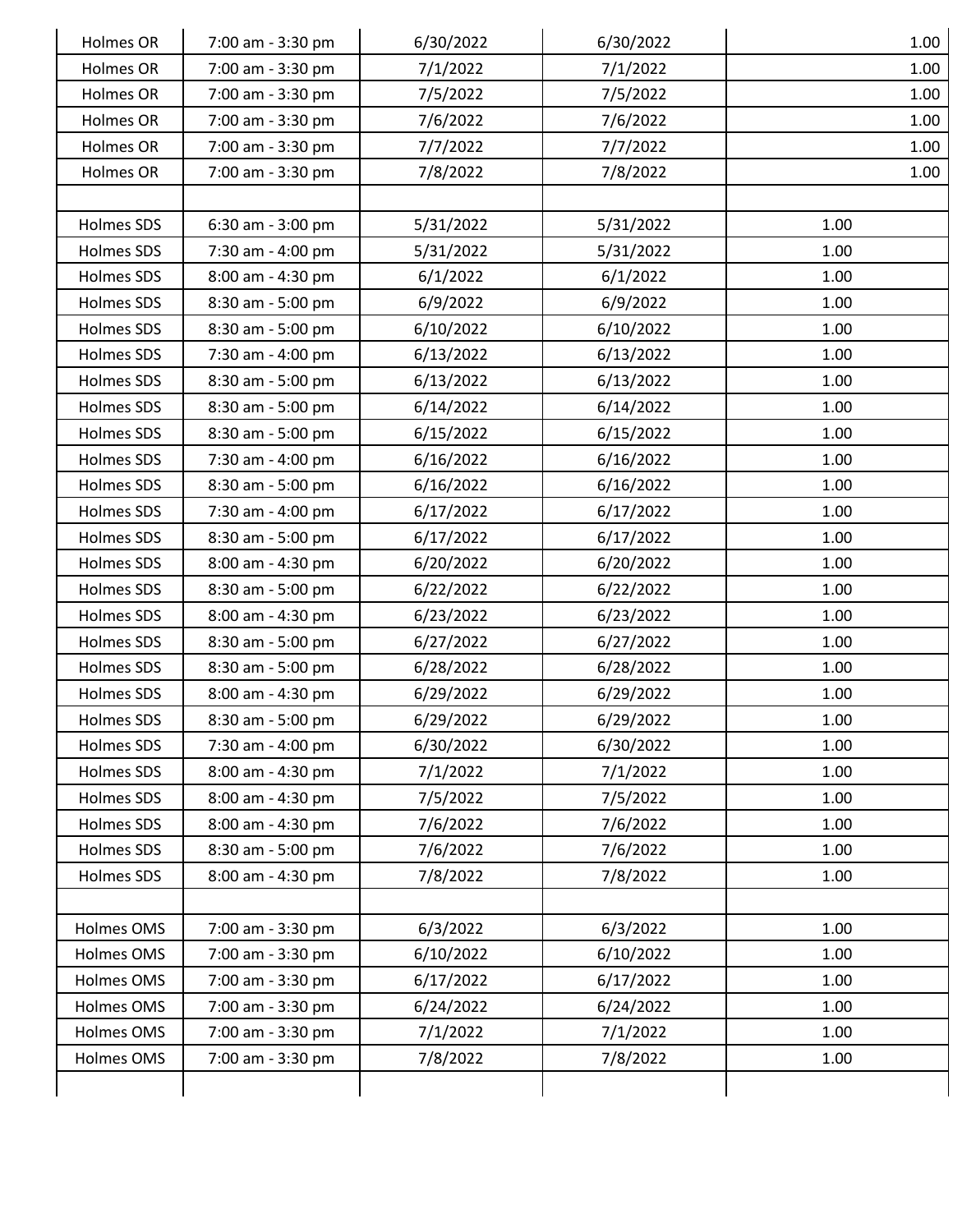| 6NW         | AM         | 5.29.22 @ 0700 | 5.29.22 @ 1900 | $\mathbf{3}$   |
|-------------|------------|----------------|----------------|----------------|
| 6NW         | AM         | 6.2.22 @ 0700  | 6.2.22 @ 1900  | $\overline{2}$ |
| 6NW         | AM         | 6.3.22 @ 0700  | 6.3.22 @ 1900  | $\overline{2}$ |
| 6NW         | AM         | 6.5.22 @ 0700  | 6.10.22 @ 1900 | 12             |
| 6NW         | AM         | 6.13.22 @ 0700 | 6.13.22 @ 1900 | $\overline{2}$ |
| 6NW         | AM         | 6.15.22 @ 0700 | 6.17.22 @ 1900 | 6              |
| 6NW         | AM         | 6.23.22 @ 0700 | 6.24.22 @ 1900 | $\overline{4}$ |
| 6NW         | AM         | 6.27.22 @ 0700 | 6.27.22 @ 1900 | $\overline{2}$ |
| 6NW         | AM         | 6.29.22 @ 0700 | 6.30.22 @ 1900 | $\overline{4}$ |
| 6NW         | AM         | 7.5.22 @ 1077  | 7.8.22 @ 1900  | 10             |
| 6NW         | PM         | 5.29.22 @ 1900 | 5.30.22 @ 0700 | $\overline{2}$ |
| 6NW         | PM         | 5.31.22 @ 1900 | 7.10.22 @ 0700 | 159            |
|             |            |                |                |                |
| <b>NICU</b> | AM         | 5/31/22 @0700  | 5/31/22 @1900  | 5.00           |
| <b>NICU</b> | AM         | 6/2/22 @0700   | 6/2/22 @1900   | 6.00           |
| <b>NICU</b> | AM         | 6/3/22 @0700   | 6/3/22 @1900   | 4.00           |
| <b>NICU</b> | AM         | 6/4/22 @0700   | 6/4/22 @1900   | 5.00           |
| <b>NICU</b> | PM         | 6/5/22 @1900   | 6/5/22 @1900   | 4.00           |
| <b>NICU</b> | PM         | 6/5/22 @1900   | 6/6/22 @0700   | 4.00           |
| <b>NICU</b> | AM         | 6/10/22 @0700  | 6/10/22 @1900  | 4.00           |
| <b>NICU</b> | PM         | 6/11/22 @1900  | 6/12/22 @0700  | 6.00           |
| <b>NICU</b> | PM         | 6/12/22 @1900  | 6/13/22 @0700  | 5.00           |
| <b>NICU</b> | <b>EVE</b> | 6/14/22 @1500  | 6/14/22 @1900  | 4.00           |
| <b>NICU</b> | <b>EVE</b> | 6/15/22 @1500  | 6/15/22 @1900  | 4.00           |
| <b>NICU</b> | AM         | 6/24/22 @0700  | 6/24/22 @1900  | 4.00           |
| <b>NICU</b> | AM         | 6/25/22 @0700  | 6/25/22 @1900  | 4.00           |
| <b>NICU</b> | AM         | 6/26/22 @0700  | 6/26/22 @1900  | 5.00           |
| <b>NICU</b> | PM         | 7/2/22 @1900   | 7/3/22 @0700   | 5.00           |
| <b>NICU</b> | AM         | 7/3/22 @0700   | 7/3/22 @1900   | 4.00           |
| <b>NICU</b> | AM         | 7/5/22 @0700   | 7/5/22 @1900   | 4.00           |
| <b>NICU</b> | PM         | 7/5/22 @1900   | 7/6/22 @0700   | 4.00           |
| <b>NICU</b> | AM         | 7/6/22 @0700   | 7/6/22 @1900   | 5.00           |
| <b>NICU</b> | AM         | 7/7/22 @0700   | 7/7/22 @1900   | 4.00           |
| <b>NICU</b> | PM         | 7/7/22 @1900   | 7/8/22 @0700   | $\overline{4}$ |
|             |            |                |                |                |
| 5 RW        | AM         | 5/29/2022      | 7/9/2022       | 58             |
| 5 RW        | PM         | 5/29/2022      | 7/9/2022       | 82             |
| 6RW         | AM         | 5/29/2022      | 7/9/2022       | 82             |
| 6RW         | PM         | 5/29/2022      | 7/9/2022       | 82             |
|             |            |                |                |                |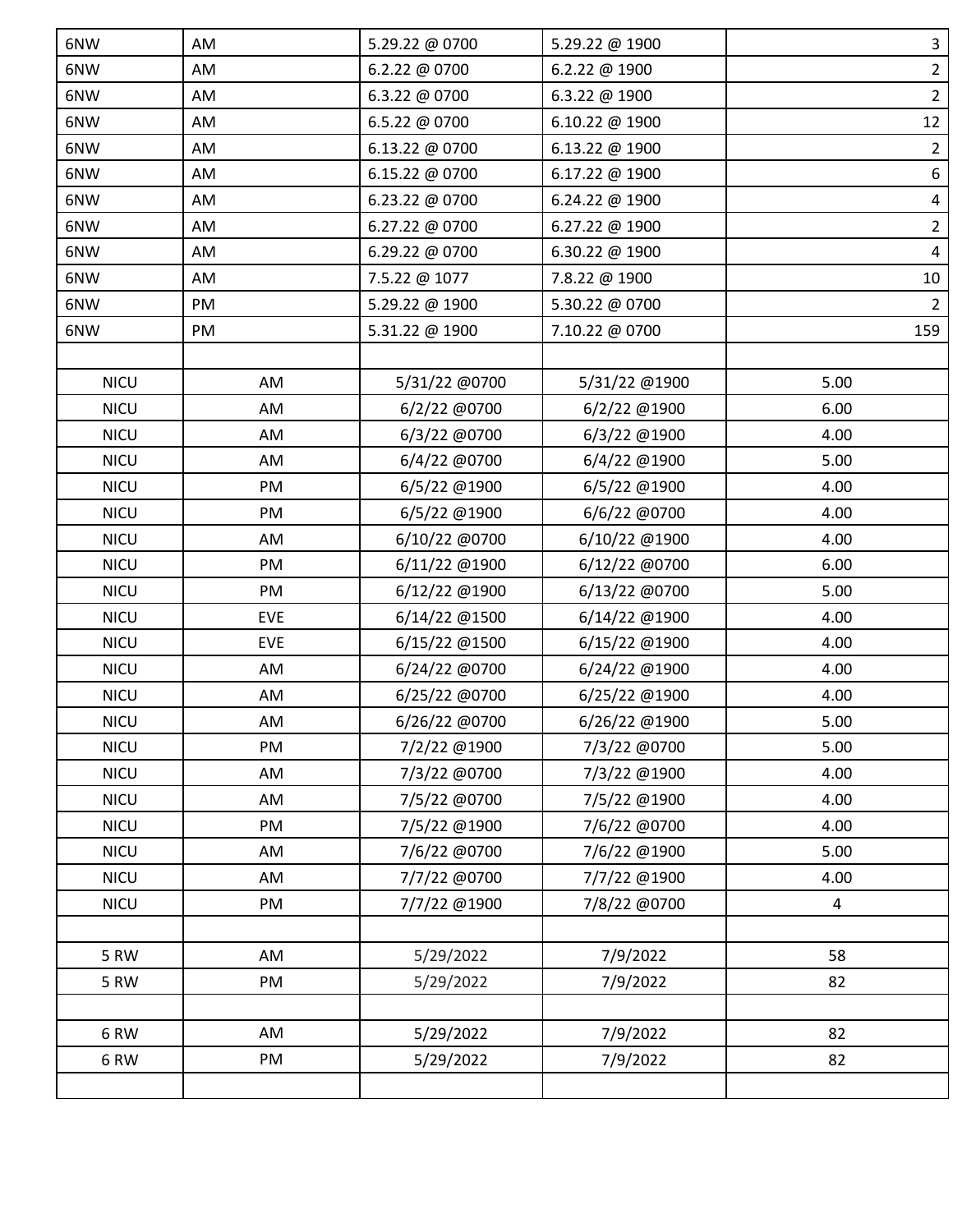| L&D | D <sub>1</sub> | 5/29/22 @ 0700   | 5/29/22 @ 1100 | $\overline{2}$          |
|-----|----------------|------------------|----------------|-------------------------|
| L&D | D <sub>1</sub> | 5/30/22 @ 0700   | 5/30/22 @ 1100 | $\overline{2}$          |
| L&D | D              | 5/31/22 @ 0700   | 5/31/22 @ 1500 | $\overline{3}$          |
| L&D | D <sub>1</sub> | 6/1/22 @ 0700    | 6/1/22 @ 1100  | $\overline{2}$          |
| L&D | ${\sf N}$      | 6/1/22 @ 2300    | 6/2/22 @ 0700  | $\mathbf{3}$            |
| L&D | PM             | 6/2/22 @ 1900    | 6/3/22 @ 0700  | $\overline{3}$          |
| L&D | PM             | 6/3/22 @ 1900    | 6/4/22 @ 0700  | $\overline{2}$          |
| L&D | PM             | 6/4/22 @ 1900    | 6/5/22 @ 0700  | $\overline{3}$          |
| L&D | PM             | 6/5/22 @ 1900    | 6/6/22 @ 0700  | $\overline{3}$          |
| L&D | $\mathsf{N}$   | $6/6/22$ @ 2300  | 6/7/22 @ 0700  | $\mathbf{3}$            |
| L&D | D <sub>1</sub> | 6/7/22 @ 0700    | 6/7/22 @ 1100  | $\overline{2}$          |
| L&D | ${\sf N}$      | 6/7/22 @ 2300    | 6/8/22 @ 0700  | $\overline{a}$          |
| L&D | PM             | 6/8/22 @ 1900    | 6/9/22 @ 0700  | $\overline{3}$          |
| L&D | D <sub>1</sub> | 6/9/22 @ 0700    | 6/9/22 @ 1100  | $\overline{2}$          |
| L&D | $\mathsf{N}$   | 6/9/22 @ 2300    | 6/10/22 @ 0700 | $\overline{3}$          |
| L&D | D <sub>1</sub> | 6/10/22 @ 0700   | 6/10/22 @ 1100 | $\overline{2}$          |
| L&D | ${\sf N}$      | 6/10/22 @ 2300   | 6/11/22 @ 0700 | $\overline{3}$          |
| L&D | ${\sf N}$      | 6/11/22 @ 2300   | 6/12/22 @ 0700 | $\overline{2}$          |
| L&D | D <sub>1</sub> | 6/13/22 @ 0700   | 6/13/22 @ 1100 | $\overline{2}$          |
| L&D | PM             | 6/13/22 @ 1900   | 3/14/22 @ 0700 | $\mathbf{3}$            |
| L&D | ${\sf N}$      | 6/14/2022 @ 2300 | 6/15/22 @ 0700 | $\overline{2}$          |
| L&D | PM             | 6/16/22 @ 1900   | 6/17/22 @ 0700 | $\overline{\mathbf{4}}$ |
| L&D | PM             | 6/17/22 @ 1900   | 6/18/22 @ 0700 | $\overline{3}$          |
| L&D | D <sub>1</sub> | 6/18/22 @ 0700   | 6/18/22 @ 1100 | $\overline{2}$          |
| L&D | ${\sf N}$      | 6/18/22 @ 2300   | 6/19/22 @ 0700 | $\overline{2}$          |
| L&D | D <sub>1</sub> | 6/19/22 @ 0700   | 6/19/22 @ 1100 | $\overline{2}$          |
| L&D | PM             | 6/20/22 @ 1900   | 6/21/22 @ 0700 | 5                       |
| L&D | $\mathsf{N}$   | 6/21/22 @ 2300   | 6/22/22 @ 0700 | $\overline{2}$          |
| L&D | D <sub>1</sub> | 6/22/22 @ 0700   | 6/22/22 @ 1100 | $\overline{2}$          |
| L&D | PM             | 6/22/22 @ 1900   | 6/23/22 @ 0700 | $\overline{3}$          |
| L&D | PM             | 6/23/22 @ 1900   | 6/24/22 @ 0700 | $\overline{4}$          |
| L&D | ${\sf N}$      | 6/24/22 @ 2300   | 6/25/22 @ 0700 | $\overline{3}$          |
| L&D | ${\sf N}$      | 6/25/22 @ 2300   | 6/26/22 @ 0700 | $\overline{2}$          |
| L&D | $\mathsf{N}$   | 6/26/22 @ 2300   | 6/27/22 @ 0700 | $\overline{2}$          |
| L&D | ${\sf N}$      | $6/27/22$ @ 2300 | 6/28/22 @ 0700 | $\overline{3}$          |
| L&D | $\mathsf{N}$   | 6/28/22 @ 2300   | 6/29/22 @ 0700 | $\overline{3}$          |
| L&D | PM             | 6/29/22 @ 1900   | 6/30/22 @ 0700 | $\overline{3}$          |
| L&D | $\mathsf{N}$   | 6/30/22 @ 2300   | 7/1/22 @ 0700  | $\overline{2}$          |
| L&D | D <sub>1</sub> | 7/1/22 @ 0700    | 7/1/22 @ 1100  | $\overline{2}$          |
| L&D | ${\sf N}$      | 7/1/22 @ 2300    | 7/2/22 @ 0700  | $\overline{3}$          |
| L&D | PM             | 7/2/22 @ 1900    | 7/3/22 @ 0700  | $2^{\circ}$             |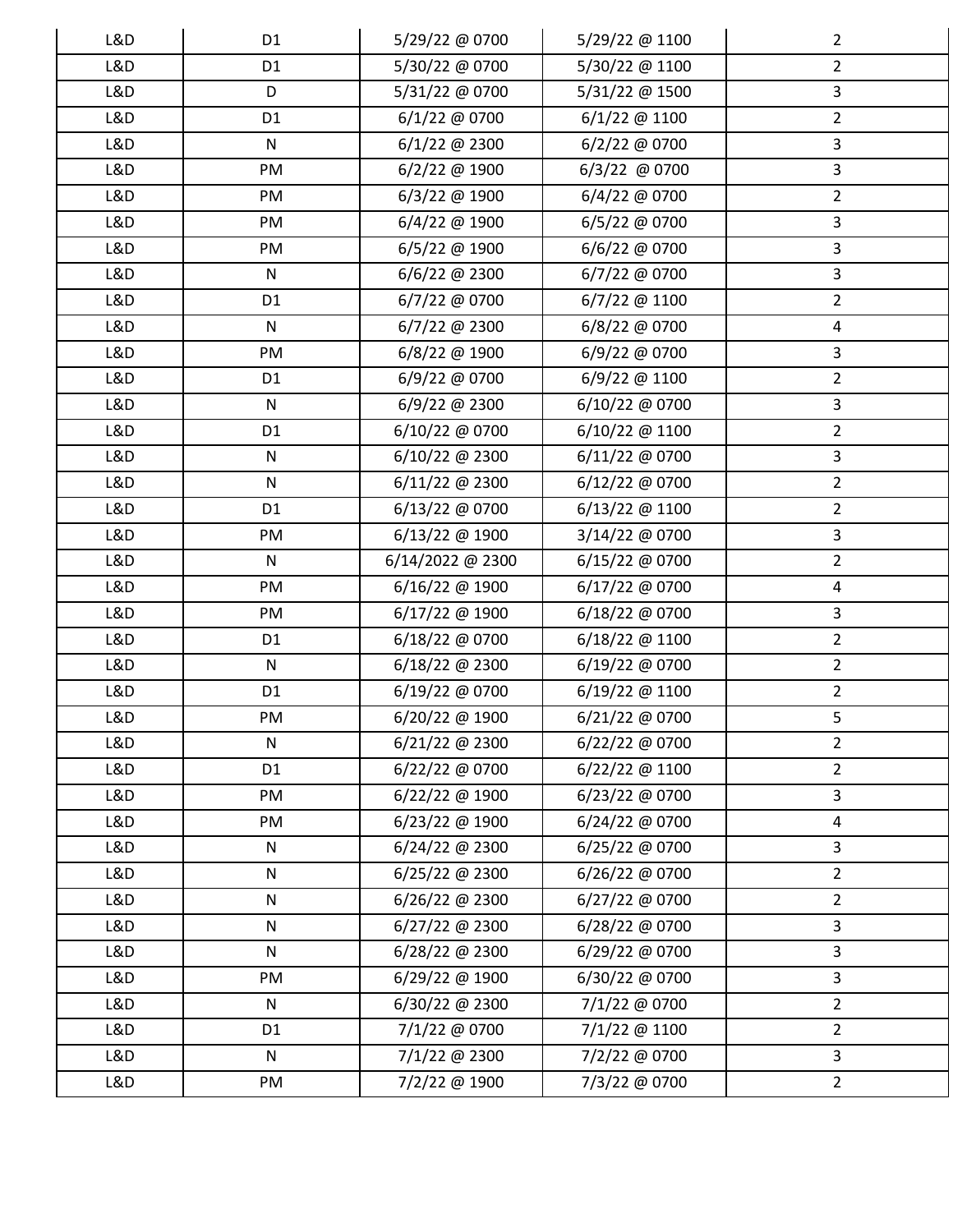| L&D | D <sub>1</sub> | 7/5/22 @ 0700    | 7/5/22 @ 1100   | 3               |
|-----|----------------|------------------|-----------------|-----------------|
| L&D | ${\sf N}$      | 7/5/22 @ 2300    | 7/6/22 @ 0700   | 3               |
| L&D | D              | 7/6/22 @ 0700    | 7/6/22 @ 1500   | $\overline{3}$  |
| L&D | ${\sf N}$      | 7/6/22 @ 2300    | 7/7/22 @ 0700   | $\overline{2}$  |
| L&D | D <sub>1</sub> | 7/7/22 @ 0700    | 7/7/22 @ 1100   | $\overline{2}$  |
| L&D | ${\sf N}$      | 7/7/22 @ 2300    | 7/8/22 @ 0700   | $\overline{3}$  |
| L&D | D <sub>1</sub> | 7/8/22 @ 0700    | 7/8/2022 @ 1100 | $\overline{2}$  |
| L&D | ${\sf N}$      | 7/8/22 @ 2300    | 7/9/22 @ 0700   | 3               |
| L&D | D <sub>1</sub> | 7/9/22 @ 0700    | 7/9/22 @ 1100   | $\overline{2}$  |
| L&D | ${\sf N}$      | 7/9/22 @ 2300    | 7/10/22 @ 0700  | $\overline{2}$  |
|     |                |                  |                 |                 |
| 5NW | AM             | 5/30/22 @ 0700   | $6/3/22$ @ 1900 | 12              |
| 5NW | AM             | 6/6/22 @ 0700    | 6/6/22 @ 1900   | $\overline{2}$  |
| 5NW | AM             | 6/8/22 @ 0700    | 6/9/22 @ 1900   | $\overline{4}$  |
| 5NW | AM             | 6/11/22 @ 0700   | 6/12/22 @ 1900  | 12              |
| 5NW | AM             | 6/14/22 @ 0700   | 6/15/22 @ 1900  | $\overline{4}$  |
| 5NW | AM             | 6/18/22 @ 0700   | 6/28/22 @ 1900  | 25              |
| 5NW | AM             | 7/2/22 @ 0700    | 7/3/22 @ 1900   | 12              |
| 5NW | AM             | 7/5/22 @ 0700    | 7/8/22 @ 1900   | 11              |
| 5NW | PM             | 5/29/2022 @ 1900 | 6/9/22 @ 0700   | 24              |
| 5NW | PM             | 6/11/22 @ 1900   | 6/13/22 @ 0700  | 6               |
| 5NW | PM             | 6/18/22 @ 1900   | 6/19/22 @ 0700  | $\overline{2}$  |
| 5NW | PM             | 6/20/22 @ 1900   | 6/23/22 @ 0700  | $6\phantom{.}6$ |
| 5NW | PM             | 6/26/22 @ 1900   | 6/28/22 @ 0700  | $\overline{a}$  |
| 5NW | PM             | 6/29/22 @ 1900   | 6/30/22 @ 0700  | $\overline{2}$  |
| 5NW | PM             | 7/1/22 @ 1900    | 7/4/22 @ 0700   | 6               |
| 5NW | PM             | 7/6/22 @ 1900    | 7/10/22 @ 0700  | 9               |
| 5E  | AM             | 6/1/22 @ 0700    | $6/1/22$ @ 1900 | $\overline{2}$  |
| 5E  | AM             | 6/11/22 @ 1900   | 6/14/22 @ 1900  | 8               |
| 5E  | AM             | 6/16/22 @ 0700   | 6/16/22 @ 1900  | $\overline{2}$  |
| 5E  | AM             | 6/20/22 @ 0700   | 6/20/22 @ 1900  | $2^{\circ}$     |
| 5E  | AM             | 6/22/22 @ 0700   | 6/24/22 @ 1900  | 6               |
| 5E  | AM             | 6/28/22 @ 0700   | 6/28/22 @ 1900  | $\overline{2}$  |
| 5E  | AM             | 7/2/22 @ 0700    | 7/4/22 @ 1900   | 6               |
| 5E  | AM             | 7/6/22 @ 0700    | 7/7/22 @ 1900   | $\overline{a}$  |
| 5E  | PM             | 5/29/22 @ 1900   | 6/2/22 @ 0700   | 5               |
| 5E  | PM             | 6/4/22 @ 1900    | 6/7/22 @ 0700   | $\mathbf{3}$    |
| 5E  | PM             | 6/11/22 @ 1900   | 6/13/22 @ 0700  | $\overline{2}$  |
| 5E  | PM             | 6/15/22 @ 1900   | 6/16/22 @ 0700  | $\mathbf{1}$    |
| 5E  | PM             | 6/18/22 @ 1900   | 6/23/22 @ 0700  | 5 <sub>1</sub>  |
| 5E  | PM             | 6/25/22 @ 1900   | 7/2/22 @ 0700   | 19              |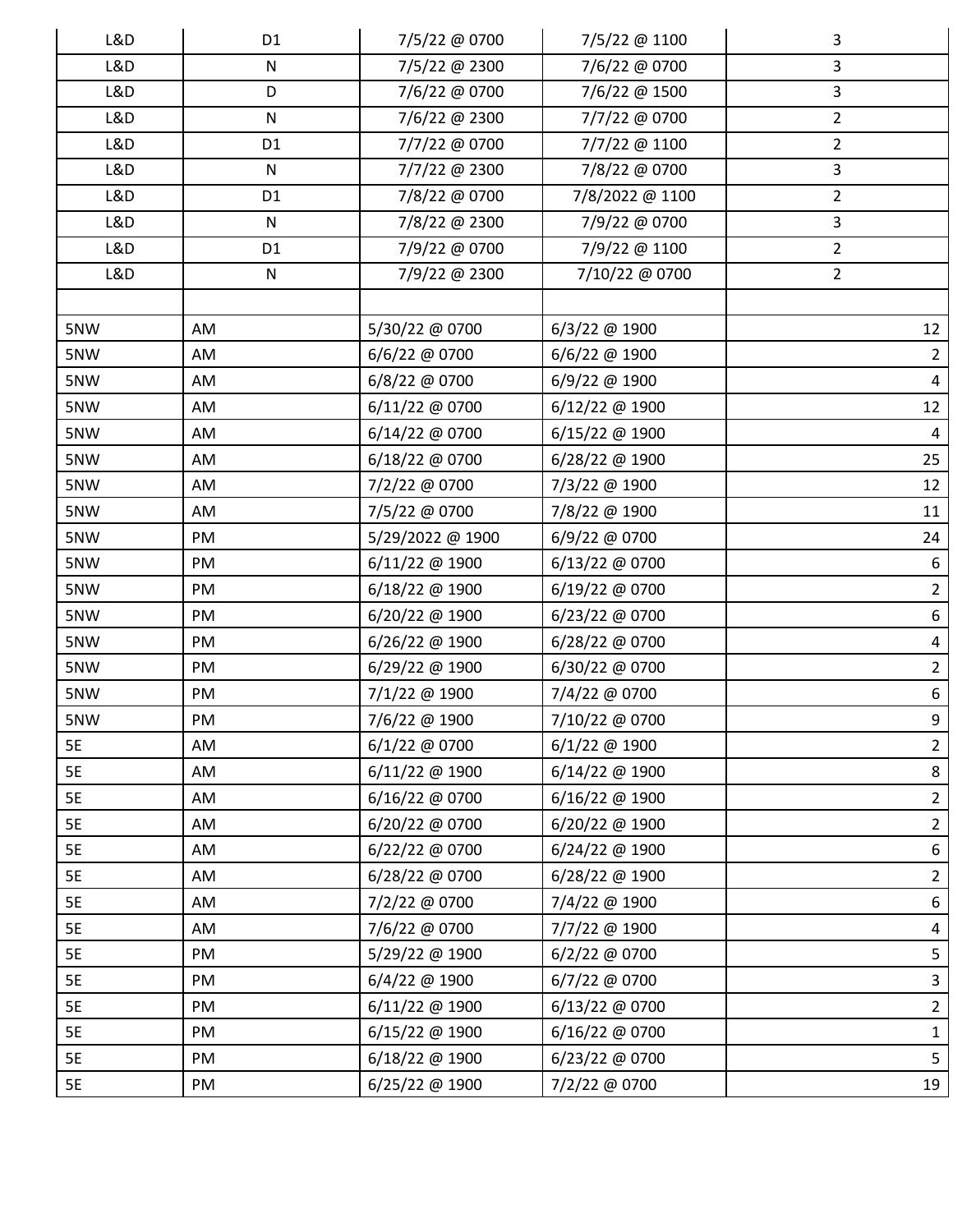| 7NW       | AM             | 5/29/22@0700    | 5/29/22@1900    | $\mathbf{3}$   |
|-----------|----------------|-----------------|-----------------|----------------|
| 7NW       | AM             | 5/31/22@0700    | 6/11/22@1900    | 41             |
| 7NW       | AM             | 6/13/22@0700    | 7/9/22@1900     | 81             |
| 7NW       | E <sub>2</sub> | 5/30/22@1900    | 5/30/22@2300    | $\overline{2}$ |
| 7NW       | PM             | 5/31/22@1900    | 6/20/22@0700    | 84             |
| 7NW       | E <sub>2</sub> | 6/20/22@1900    | 6/22/22@2300    | $\bf 8$        |
| 7NW       | PM             | 6/23/22@1900    | 7/10/22@0700    | 68             |
| Air Care  | AM             | 05/29/22 @ 0800 | 07/09/22 @ 2000 | $\mathbf{1}$   |
| Air Care  | PM             | 05/29/22 @ 2000 | 07/09/22 @ 0800 | $\overline{2}$ |
|           |                |                 |                 |                |
| <b>ED</b> | $7a-3p$        | 5/29/2022       | 5/29/2022       | 6              |
| <b>ED</b> | PM             | 5/29/2022       | 5/30/2022       | $\overline{7}$ |
| <b>ED</b> | $11p-7a$       | 5/30/2022       | 5/31/2022       | 6              |
| <b>ED</b> | AM             | 5/31/2022       | 5/31/2022       | 9              |
| <b>ED</b> | PM             | 5/31/2022       | 6/1/2022        | 9              |
| <b>ED</b> | $3p-7p$        | 6/1/2022        | 6/1/2022        | $\overline{7}$ |
| <b>ED</b> | PM             | 6/2/2022        | 6/2/2022        | 9              |
| <b>ED</b> | AM             | 6/2/2022        | 6/2/2022        | 9              |
| <b>ED</b> | PM             | 6/2/2022        | 6/3/2022        | 10             |
| <b>ED</b> | AM             | 6/3/2022        | 6/3/2022        | 9              |
| <b>ED</b> | PM             | 6/3/2022        | 6/4/2022        | 9              |
| <b>ED</b> | $7a-3p$        | 6/4/2022        | 6/4/2022        | $\overline{7}$ |
| <b>ED</b> | PM             | 6/4/2022        | 6/5/2022        | 10             |
| <b>ED</b> | $7a-3p$        | 6/5/2022        | 6/5/2022        | $\overline{7}$ |
| <b>ED</b> | PM             | 6/5/2022        | 6/6/2022        | 8              |
| <b>ED</b> | AM             | 6/6/2022        | 6/6/2022        | 9              |
| <b>ED</b> | PM             | 6/6/2022        | 6/7/2022        | 8              |
| <b>ED</b> | AM             | 6/7/2022        | 6/7/2022        | 8              |
| <b>ED</b> | PM             | 6/7/2022        | 6/8/2022        | 9              |
| <b>ED</b> | AM             | 6/8/2022        | 6/8/2022        | 8              |
| <b>ED</b> | PM             | 6/8/2022        | 6/9/2022        | 9              |
| <b>ED</b> | AM             | 6/9/2022        | 6/9/2022        | 9              |
| <b>ED</b> | PM             | 6/9/2022        | 6/10/2022       | 10             |
| <b>ED</b> | AM             | 6/10/2022       | 6/10/2022       | 9              |
| <b>ED</b> | PM             | 6/10/2022       | 6/11/2022       | $11\,$         |
| <b>ED</b> | PM             | 6/11/2022       | 6/12/2022       | 11             |
| <b>ED</b> | PM             | 6/12/2022       | 6/13/2022       | 10             |
| ED        | AM             | 6/13/2022       | 6/13/2022       | 10             |
| ED        | PM             | 6/13/2022       | 6/14/2022       | 9              |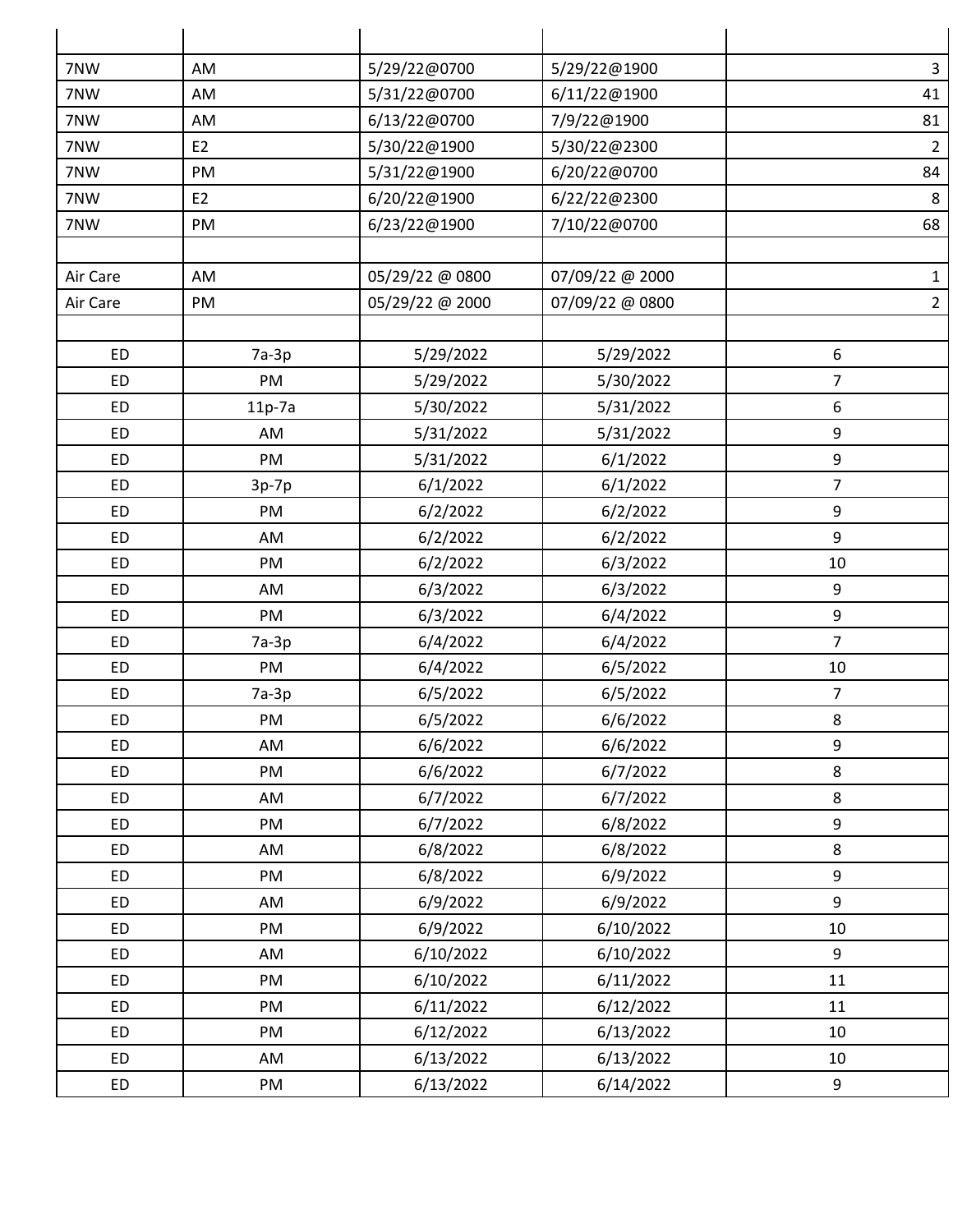| ED        | AM      | 6/14/2022 | 6/14/2022 | 11               |
|-----------|---------|-----------|-----------|------------------|
| <b>ED</b> | PM      | 6/14/2022 | 6/15/2022 | 10               |
| <b>ED</b> | AM      | 6/15/2022 | 6/15/2022 | 11               |
| <b>ED</b> | PM      | 6/15/2022 | 6/16/2022 | 8                |
| <b>ED</b> | AM      | 6/16/2022 | 6/16/2022 | 11               |
| <b>ED</b> | PM      | 6/16/2022 | 6/17/2022 | 11               |
| ED        | AM      | 6/17/2022 | 6/17/2022 | 9                |
| ED        | PM      | 6/17/2022 | 6/18/2022 | $\boldsymbol{9}$ |
| <b>ED</b> | AM      | 6/18/2022 | 6/18/2022 | 9                |
| <b>ED</b> | PM      | 6/18/2022 | 6/19/2022 | 9                |
| ED        | AM      | 6/19/2022 | 6/19/2022 | $10\,$           |
| ED        | PM      | 6/19/2022 | 6/20/2022 | 8                |
| <b>ED</b> | AM      | 6/20/2022 | 6/20/2022 | $\overline{7}$   |
| <b>ED</b> | PM      | 6/20/2022 | 6/21/2022 | 9                |
| ED        | AM      | 6/21/2022 | 6/21/2022 | 9                |
| <b>ED</b> | PM      | 6/21/2022 | 6/22/2022 | $11\,$           |
| ED        | AM      | 6/22/2022 | 6/22/2022 | $\overline{7}$   |
| <b>ED</b> | PM      | 6/22/2022 | 6/23/2022 | 9                |
| ED        | AM      | 6/23/2022 | 6/23/2022 | 10               |
| ED        | PM      | 6/23/2022 | 6/24/2022 | 8                |
| <b>ED</b> | $7a-3p$ | 6/24/2022 | 6/24/2022 | $\bf 8$          |
| ED        | PM      | 6/24/2022 | 6/25/2022 | 9                |
| ED        | $7a-3p$ | 6/25/2022 | 6/25/2022 | 8                |
| ED        | PM      | 6/25/2022 | 6/26/2022 | 10               |
| ED        | AM      | 6/26/2022 | 6/26/2022 | 9                |
| ED        | PM      | 6/26/2022 | 6/27/2022 | $10\,$           |
| <b>ED</b> | $7a-3p$ | 6/27/2022 | 6/27/2022 | $\boldsymbol{9}$ |
| <b>ED</b> | PM      | 6/27/2022 | 6/28/2022 | 8                |
| <b>ED</b> | $7a-3p$ | 6/28/2022 | 6/28/2022 | $\overline{7}$   |
| <b>ED</b> | PM      | 6/28/2022 | 6/29/2022 | 8                |
| <b>ED</b> | AM      | 6/29/2022 | 6/29/2022 | 9                |
| ED        | PM      | 6/29/2022 | 6/30/2022 | $\overline{7}$   |
| <b>ED</b> | AM      | 6/30/2022 | 6/30/2022 | 9                |
| <b>ED</b> | PM      | 6/30/2022 | 7/1/2022  | 12               |
| <b>ED</b> | AM      | 7/1/2022  | 7/1/2022  | 9                |
| ED        | PM      | 7/1/2022  | 7/2/2022  | 9                |
| <b>ED</b> | $7a-3p$ | 7/2/2022  | 7/2/2022  | 5                |
| <b>ED</b> | PM      | 7/2/2022  | 7/3/2022  | 12               |
| <b>ED</b> | 7p-11p  | 7/3/2022  | 7/3/2022  | 6                |
| <b>ED</b> | $3a-7a$ | 7/5/2022  | 7/5/2022  | $\overline{4}$   |
| ED        | AM      | 7/5/2022  | 7/5/2022  | $11\,$           |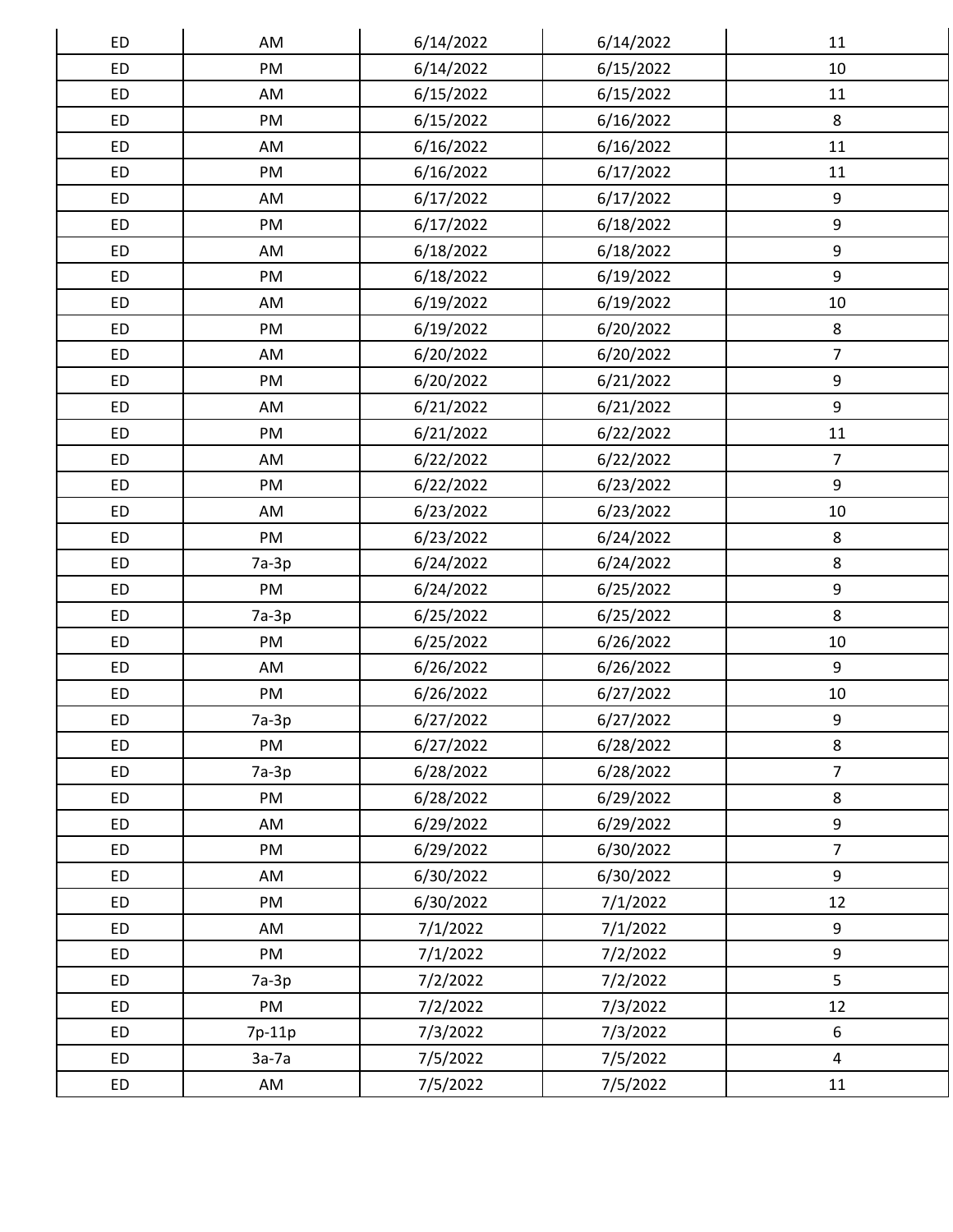| <b>ED</b>           | PM                     |                        | 7/5/2022        | 7/6/2022                         | 12               |  |
|---------------------|------------------------|------------------------|-----------------|----------------------------------|------------------|--|
| <b>ED</b>           | AM                     |                        | 7/6/2022        | 7/6/2022                         | 10               |  |
| <b>ED</b>           | PM                     |                        | 7/6/2022        | 7/7/2022                         | 13               |  |
| <b>ED</b>           | AM                     |                        | 7/7/2022        | 7/7/2022                         | 10               |  |
| <b>ED</b>           | PM                     |                        | 7/7/2022        | 7/8/2022                         | 10               |  |
| <b>ED</b>           | AM                     |                        | 7/8/2022        | 7/8/2022                         | 10               |  |
| <b>ED</b>           | PM                     |                        | 7/8/2022        | 7/9/2022                         | 12               |  |
| <b>ED</b>           | $7a-3p$                |                        | 7/9/2022        | 7/9/2022                         | 5                |  |
| ED                  |                        |                        |                 |                                  | $\boldsymbol{9}$ |  |
|                     | PM                     |                        | 7/9/2022        | 7/10/2022                        |                  |  |
|                     |                        |                        |                 |                                  |                  |  |
| 3NW                 | AM                     |                        | 5/29/22 @ 0700  | 5/29/22 @ 1900                   | $\overline{2}$   |  |
| 3NW                 | AM                     |                        | 6/2/22 @ 0700   | 6/2/22 @ 1900                    | $\mathbf{1}$     |  |
| 3NW                 | AM                     |                        | 6/4/2022 @ 0700 | 6/13/22 @ 1900                   | 11               |  |
| 3NW                 | AM                     |                        | 6/16/22 @ 0700  | 6/28/22 @ 1900                   | 17               |  |
| 3NW                 | AM                     |                        | 7/1/22 @ 0700   | 7/3/22 @ 1900                    | $\overline{7}$   |  |
| 3NW                 | AM                     |                        | 7/5/22 @ 0700   | 7/9/22 @ 1900                    | $11\,$           |  |
| 3NW                 | PM                     |                        | 5/31/22 @ 1900  | 6/2/22 @ 0700                    | 8                |  |
| 3NW                 | PM                     |                        | 6/3/22 @ 1900   | 7/6/22 @ 0700                    | 76               |  |
| 3NW                 | PM                     |                        | 7/8/22 @ 1900   | 7/10/22 @ 0700                   | 4                |  |
| <b>ENDOSCOPY HC</b> |                        | Shift                  |                 | # of staff requested             |                  |  |
|                     |                        |                        |                 |                                  |                  |  |
| 5/31/22             |                        | 0700-1500              |                 | 3                                |                  |  |
|                     |                        | 1500-1900              |                 | $\overline{2}$                   |                  |  |
| 6/1/22              |                        | 0700-1500              |                 | 3                                |                  |  |
|                     |                        | 1500-1900              |                 | $\overline{2}$                   |                  |  |
| 6/2/22              |                        | 0700-1500<br>1500-1900 |                 | $\overline{2}$<br>$\overline{2}$ |                  |  |
| 6/3/22              |                        | 0700-1500              |                 | $\overline{3}$                   |                  |  |
|                     |                        | 1500-1900              |                 | $\overline{2}$                   |                  |  |
| 6/6/22              |                        | 0700-1500              |                 | 4                                |                  |  |
|                     |                        | 1500-1900              |                 | 3                                |                  |  |
| 6/7/22              |                        | 0700-1500              |                 | 4                                |                  |  |
|                     |                        | 1500-1900              |                 | 3                                |                  |  |
| 6/8/22              |                        | 0700-1500              |                 | 4                                |                  |  |
| 6/9/22              |                        | 1500-1900              |                 | 3<br>3                           |                  |  |
|                     | 0700-1500<br>1500-1900 |                        |                 | 3                                |                  |  |
| 6/10/22             | 0700-1500              |                        | $\overline{2}$  |                                  |                  |  |
|                     |                        | 1500-1900              |                 | 3                                |                  |  |
| 6/13/22             |                        | 0700-1500              |                 | $\overline{2}$                   |                  |  |
|                     |                        | 1500-1900              |                 | 3                                |                  |  |
| 6/14/22             |                        | 0700-1500              |                 | $\overline{2}$                   |                  |  |
|                     |                        | 1500-1900              |                 | $\overline{2}$                   |                  |  |
| 6/15/22             |                        | 0700-1500              |                 | $\overline{2}$                   |                  |  |
| 6/16/22             |                        | 1500-1900              |                 | 3<br>3                           |                  |  |
|                     | 0700-1500              |                        |                 |                                  |                  |  |